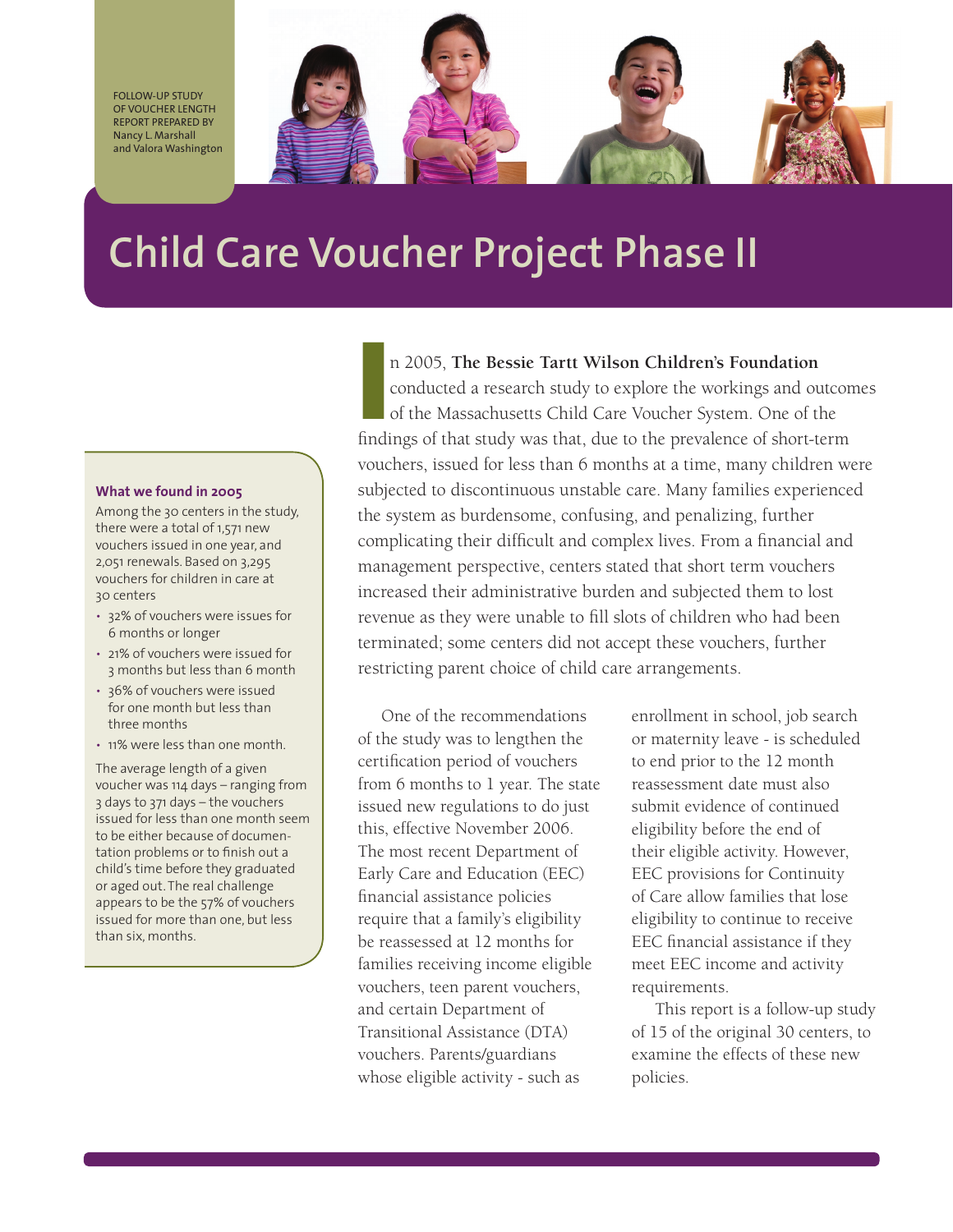## Methods

In 2005, EEC provided the study with a comprehensive list of centers serving infants, toddlers or preschoolers with vouchers. From this list, we identified 272 centers that were located in cities and towns within 12 miles of Boston, including Boston. This included cities and towns in EEC Regions 3 (Northeast Massachusetts), 4 (Metro West) and 6 (Metro Boston). We then drew a random sample of 30 centers that was proportional to the voucher market share of each center – the probability that a specific center would be selected into the sample was proportional to the number of children they had who were receiving vouchers. By drawing a sample proportional to the number of vouchers, we ensured that we would include more of the larger voucher providers, while still

drawing a sample that included smaller centers.

In 2007, we randomly selected for follow-up 15 of the 30 centers that participated in the original study. We visited these centers in January-March 2008, and reviewed their records on vouchers issued between June 1, 2007 and November 30, 2007, to children enrolled in their centers. We chose the six month period from June-November 2007 because it provided time for the regulations to be fully implemented; the six-month period provided a larger pool of vouchers than a shorter time period would. When centers did not have records for the full six-month period, we collected data on the available weeks, and then adjusted that data to estimate the numbers of vouchers for six months.

## Findings for 2007

- **1.** Among the 15 centers in the follow-up study, there were a total of 193 new vouchers issued in six months. Compared to 2005, we found a decline of 24% in the number of new vouchers per month at these 15 centers.
- **2.** The vouchers that are issued to these centers are, on average, 25 days longer – vouchers in 2007 averaged almost 20 weeks (139 days), compared to 16 weeks in 2005. In fact, 14% of the vouchers issued in 2007 were for at least 9 months – these longer vouchers are one of the main reasons for the longer average length of vouchers in 2007.
- **3.** About half of the center directors (46%) reported that the number of vouchers issued for one year at their center has improved over the past six months. This is reflected in improvements in the continuity of care – more than one-third of programs (38%) reported that the gap between the end of one voucher and the renewal of that voucher had improved. In addition, 42% of programs reported that vouchers are now more likely to help families achieve stable employment or schooling.
- **4.** There were as many vouchers issued for less than one month (10%) as in 2005, reflecting the continuing need for shorter vouchers under specific circumstances. There were actually a greater proportion of vouchers issued for one to three months (43%), and a slightly smaller proportion issued for 6

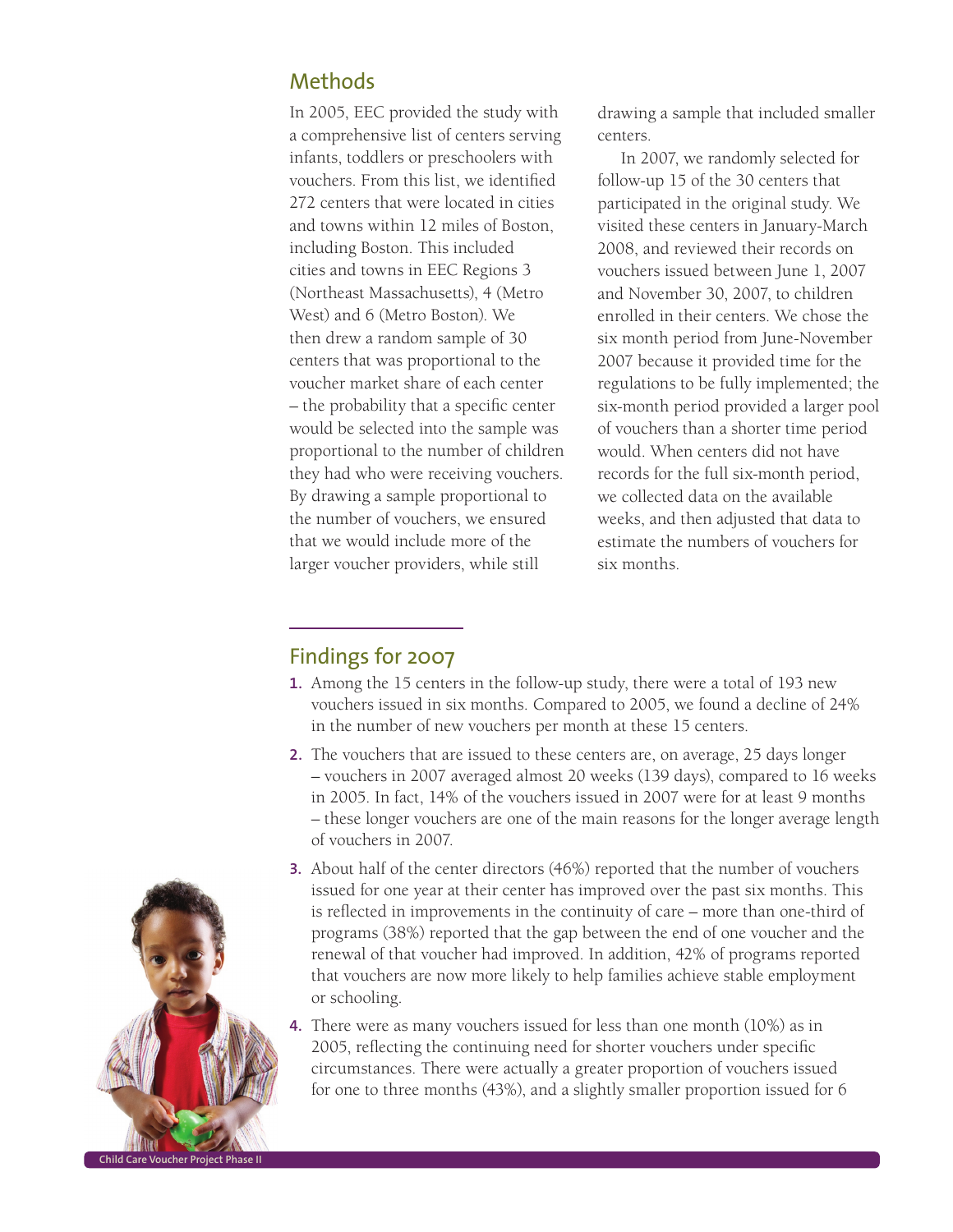months or longer (26%). Why are so many vouchers issued for shorter time periods? EEC policy limits the 12-month vouchers to parents/guardians who are eligible for income-eligible or teen parent vouchers; our data could not distinguish among DTA, income eligible and teen parent vouchers, so our estimates of the average length of vouchers includes the shorter DTA vouchers. In addition, EEC restricts these longer vouchers to parents/guardians whose eligibility is not likely to change in that 12-month period; parents/guardians in school, in job search, newly employed or on maternity/paternity leave must document their continuing eligibility at the end of each semester, after 8 weeks of job search or a new job, or after 12 weeks of maternity/paternity leave.

- **5.** The rate of renewal of vouchers was stable from 2005 to 2007; 59% of all vouchers were renewals of existing vouchers in 2005, compared to a 52% renewal rate in 2007.
- **6.** We saw a dramatic drop in the termination/interruption rate on average, 30% of all vouchers at a center were interrupted or terminated in 2005, compared to only 13% in 2007. Even though the new reassessment policies do not apply to most DTA vouchers, we found that the combination of longer reassessment periods for income eligible and teen parent vouchers, and the EEC Continuity of Care policy, has meant longer vouchers, on average, and fewer interruptions in, or terminations of, voucher-supported care.
- **7.** About one-third of directors reported improvements in voucher administration, including how quickly they are able to fill vacancies when a voucher ends, and how well they are able to track each child's voucher termination dates.
- **8.** Almost one-quarter of child care center directors (23%) reported that the affordability of parental co-payments has worsened in the past six months, and 17% reported that the time families spend on the voucher waitlist has worsened.

### **Discussion**

The results reported here indicate that the new extension of the voucher certification period is having its intended impact for children, families and providers of early education programs. Initial findings are that voucher certification periods are indeed longer, thereby promoting continuity of care for the 53,104 children who received child care vouchers in 2007. However, as 24,000 children remain on the waiting list for vouchers in Massachusetts, we continue to recommend that Massachusetts develop a vision of universal early education and care that provides equal access to all, financed by a mix of private pay, contracts, vouchers, Head Start, and other means.